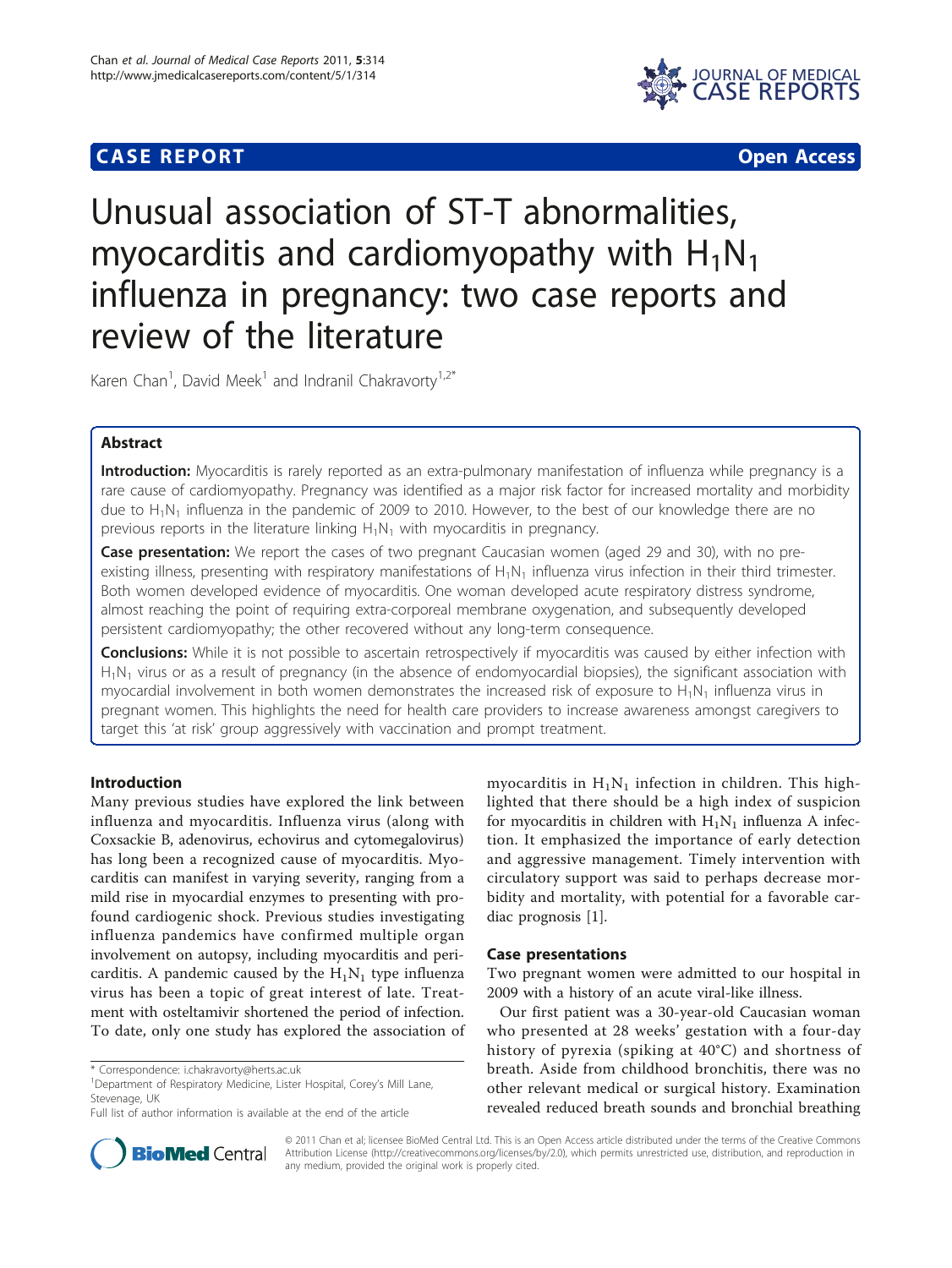in the left base. Her C reactive protein (CRP) level was raised, with a mildly raised white cell count. A chest radiograph (Figure 1) showed consolidation and collapse of the left lower lobe. Arterial blood gas levels taken at the time were consistent with a severe type 1 respiratory failure. As a result of her severe hypoxia, she was electively intubated and ventilated. In view of her deteriorating status, her baby was delivered by emergency Caesarean section with no immediate post-operative complications. From admission, she was treated with antimicrobials and osteltamivir. She was also swabbed and subsequently confirmed as being  $H_1N_1$  positive.

Post-operatively whilst in intensive care, she proved difficult to oxygenate and ventilate. Therefore, she was transferred to Glenfield Hospital (Leicester, UK) for consideration of extracorporeal membrane oxygenation (ECMO). However, she did not need ECMO and improved on conventional mechanical ventilation.

Our patient was transferred back to our hospital for further convalescence. An electrocardiogram was performed, which revealed sinusoidal and anteroinferior ST elevation. Her troponin levels returned negative. She was referred for an urgent echocardiogram, which demonstrated preserved overall biventricular systodiastolic function. She made a good recovery from this episode and was seen as an out-patient, where she was found to have persisting symptoms of myocardial dysfunction; namely Medical Research Council (MRC) class II to III dyspnea, chest pain and palpitations. She had a repeat echocardiogram, which confirmed preserved left and right ventricular function, and is awaiting further cardiac investigations.

Our second patient was a 29-year-old Caucasian woman who was admitted by our Obstetric team with a

five-day history of pyrexia and vomiting. On admission she was 37 weeks' pregnant. She had no medical or surgical history of note. On examination, she had bronchial breathing in the entire left lung and the right mid and lower zones. Her CRP level was raised with a moderately raised white cell count. A chest radiograph at this point revealed dense multi-lobular shadowing and consolidation (Figures 2 and [3](#page-2-0)) and she was started on intravenous antibiotics and zanamivir. Osteltamivir was added at a later date. As in our first patient, she continued to deteriorate and developed severe type 1 respiratory failure requiring her transfer to our intensive care unit and invasive ventilation. In light of her deteriorating clinical condition, her baby was delivered by emergency caesarean section. She suffered no immediate post-operative complications and her child was healthy.

Whilst in the intensive care unit, our patient also suffered from a persistent left sided pneumothorax (Figure [3\)](#page-2-0) requiring an intercostal chest drain. Furthermore, she was noted to have T wave inversion in her anterior and lateral leads. A troponin test was negative. Her creatinine kinase levels were also within the normal range. She underwent an echocardiogram, which showed global hypokinesia and moderate to severely impaired left ventricular systolic function. Subsequent repeat echocardiograms confirmed persistent left ventricular (LV) systolic dysfunction. As a result, she was commenced on treatment with an angiotensin converting enzyme inhibitor (ACE-I). A repeat echocardiogram still showed moderately impaired LV function (ejection fraction estimated at 35%). Despite this, our patient made a good recovery and was discharged from hospital.

She was followed up as an out-patient by both the Respiratory and Cardiology departments and was



an infective infiltrate.

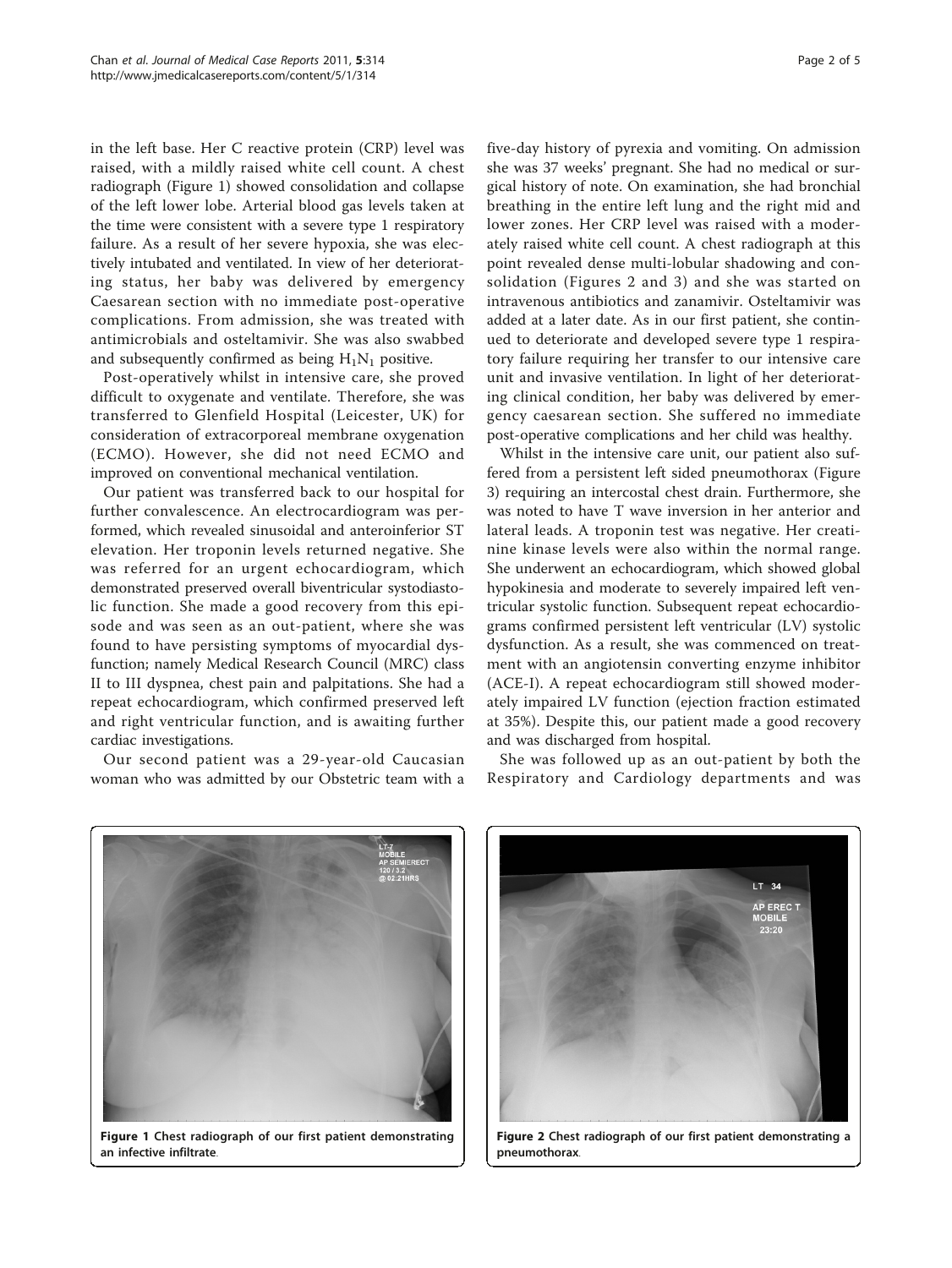<span id="page-2-0"></span>

clinically making good progress. Her repeat echocardiogram revealed continuing moderate to severe left ventricular function.

### **Discussion**

Uncomplicated human influenza virus infection causes transient tracheobronchitis, corresponding with predominant virus attachment to tracheal and bronchial epithelial cells. The main complication is extension of viral infection to the alveoli, often with secondary bacterial infection, resulting in severe pneumonia and often extending to adult respiratory distress syndrome (ARDS). Complications in extra-respiratory tissues such as encephalopathy, myocarditis, and myopathy occur occasionally [[2,3\]](#page-3-0). The association of a severe influenzalike illness followed by the development of myocardial dysfunction or cardiomyopathy has been described in 20% of patients in epidemiological studies [[4,5\]](#page-3-0) and also recognized via a rise in antibody titers in association with pregnancy [[6\]](#page-3-0).

In patients with suspected viral myocarditis, echocardiography and electrocardiographic abnormalities are usually seen in 29% to 33% [\[7\]](#page-3-0). Physiological changes associated with pregnancy is recognized as one of the factors reducing the efficiency of T helper cells thus increasing the risk of mortality from influenza [\[8](#page-3-0)]. Murine studies indicate that the acute cardiac injury is related to cytotoxic immunologic interactions, virusinduced cytolysis and, to ischemia due to intra-capillary thrombosis [\[9](#page-3-0)], while myocarditis is caused frequently by viral infections of the myocardium [[10\]](#page-3-0).

In the past, enteroviruses (EV) were considered the most common cause of myocarditis in all age groups. Other viruses that cause myocarditis are adenovirus, influenza, parvovirus B19, members of the Herpesviridae family, cytomegalovirus (CMV), and human herpesvirus 6 (HHV-6) have all been associated occasionally with myocarditis [[11\]](#page-3-0). Viral genomes are frequently detected by polymerase chain reaction enhancement in endomyocardial biopsies of patients with systolic left ventricular dysfunction and this may play a role in the pathogenesis of cardiomyopathy far more frequently [[12,13](#page-3-0)].

Acute  $H_1N_1$  infections in pregnancy have been reported in the current pandemic leading to severe morbidity, as seen in our two patients, and mortality [[14](#page-3-0),[15](#page-3-0)]. The fact that this influenza A  $(H_1N_1)$  can develop in healthy patients and evolve in few hours to a severe ARDS with a refractory hypoxemia needing recourse to ECMO in 5% to 20% of patients is novel [[16](#page-3-0),[17](#page-3-0)]. The first publications of patients admitted to intensive care units for severe influenza A  $(H_1N_1)$ often associated to an ARDS reported a mortality rate from 15% to 40% [[18\]](#page-4-0).

In California, data were reported for 94 pregnant women, eight post-partum women, and 137 non-pregnant women of reproductive age who were hospitalized with 2009  $H_1N_1$  influenza. Most patients who were pregnant (95%) were in the second or third trimester, and approximately one-third (34%) had established risk factors for complications from influenza other than pregnancy. As compared with early antiviral treatment (administered before or at two days after symptom onset) in pregnant women, later treatment was associated with admission to an intensive care unit or death (relative risk, 4.3). In all, 22% required intensive care, and 8% died [\[19\]](#page-4-0). The estimated rate of admission for pandemic  $H_1N_1$  influenza virus infection in pregnant women during the first month of the outbreak was higher than it was in the general population. Between 15 April and 16 June 2009, six deaths in pregnant women were reported to the Centre for Disease Control, USA; all were in women who had developed pneumonia and subsequent acute respiratory distress syndrome requiring mechanical ventilation [[20](#page-4-0)].

Although influenza virus is a rare but recognized cause of myocarditis and pregnancy is a known risk factor for the development of peri-partum cardiomyopathy, the association of  $H_1N_1$  associated severe viral pneumonia combined with features of troponin negative myocarditis and cardiomyopathy in our two consecutive patients raises the novel and hitherto unreported association between  $H_1N_1$  infection and myocardial involvement which increases the risk significantly for pregnant women. The absence of an acute rise in cardiac enzymes and the low sensitivity of transthoracic echocardiography in recognizing myocarditis may be detrimental to early recognition and institution of appropriate treatment as may be seen in up to two out of three patients.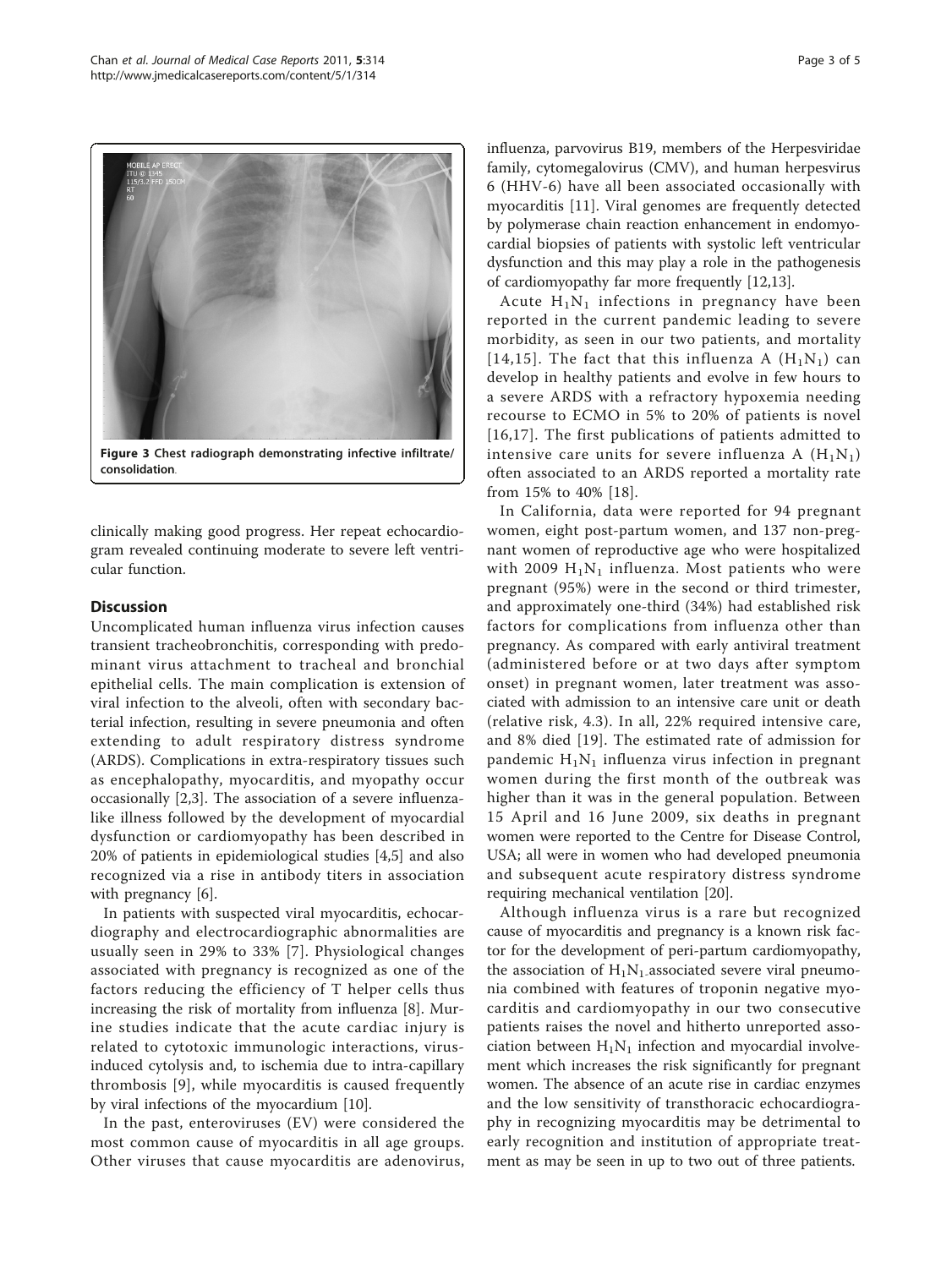<span id="page-3-0"></span>Obstetric providers need to be prepared to provide the care necessary to address the increased morbidity, mortality, and pregnancy-related complications (including spontaneous miscarriage and pre-term birth) faced by pregnant women during an influenza pandemic [[21](#page-4-0)]. Many obstetric health care workers often lack knowledge regarding the safety and importance of influenza vaccination during pregnancy. Misinformed or inadequately informed health care workers may represent a barrier to influenza vaccine coverage of pregnant women. This lack of knowledge among the health care workforce takes on added importance in the setting of the  $H_1N_1$  2009 swine-origin influenza pandemic [[22\]](#page-4-0). Inactivated influenza vaccine can be safely and effectively administered during any trimester of pregnancy. No study to date has demonstrated an increased risk of either maternal complications or adverse fetal outcomes associated with inactivated influenza vaccination. Moreover, no scientific evidence exists that thimerosal-containing vaccines are a cause of adverse events among children born to women who received influenza vaccine during pregnancy [[23\]](#page-4-0). Maternal influenza immunization is a highly cost-effective intervention at disease rates and severity that correspond to both seasonal influenza epidemics and occasional pandemics. These findings justify ongoing efforts to optimize influenza vaccination during pregnancy from an economic perspective [\[24](#page-4-0)].

# Conclusions

These two cases of H1N1 infection in relatively normal pregnant women illustrate the increased risk of lifethreatening complications (including myocarditis and cardiomyopathy) in this group and the multi-system involvement seen. Thus, increased awareness amongst patients and health care professionals and a higher uptake of prevention strategies may result in improved survival in future epidemics.

#### Consent

Written informed consent was obtained from both the patients for publication of this case report and any accompanying images. A copy of the written consent is available for review by the Editor-in-Chief of this journal.

#### Acknowledgements

The authors would like to thank both our patients for consenting to let us write this report.

#### Author details

<sup>1</sup>Department of Respiratory Medicine, Lister Hospital, Corey's Mill Lane, Stevenage, UK. <sup>2</sup>School of Postgraduate Medicine, University of Hertfordshire, Health Research Building, College Lane Campus, Hatfield, UK.

#### Authors' contributions

KC drafted the manuscript and researched the case. DM supervised the drafting of the report, revised the draft copy of the manuscript and reviewed the medical literature surrounding this case. IC supervised, contributed to the literature review, revised the report and gave final approval for the manuscript to be submitted. All authors have read and approved the final manuscript.

Competing interests

The authors declare that they have no competing interests.

Received: 8 March 2010 Accepted: 14 July 2011 Published: 14 July 2011

#### References

- Bratincsák A, El-Said HG, Bradley JS, Shayan K, Grossfeld PD, Cannavino CR: Fulminant myocarditis associated with pandemic  $H_1N_1$  influenza A virus in children. J Am Coll Cardiol 2010, 55:928-929.
- Kuiken T, Taubenberger JK: Pathology of human influenza revisited. Vaccine 2008, 26(Suppl 4):D59-D66.
- 3. Mamas MA, Fraser D, Neyses L: Cardiovascular manifestations associated with influenza virus infection. Int J Cardiol 2008, 130:304-309
- 4. Fuster V, Gersh BJ, Giuliani ER, Tajik AJ, Brandenburg RO, Frye RL: The natural history of idiopathic dilated cardiomyopathy. Am J Cardiol 1981, 47:525-531.
- 5. Onitsuka H, Imamura T, Miyamoto N, Shibata Y, Kashiwagi T, Ayabe T, Kawagoe J, Matsuda J, Ishikawa T, Unoki T, Takenaga M, Fukunaga T, Nakagawa S, Koiwaya Y, Eto T: Clinical manifestations of influenza a myocarditis during the influenza epidemic of winter 1998-1999. J Cardiol 2001, 37:315-323.
- 6. Muroya T, Ikeda S, Yamasa T, Koga S, Kawahara E, Togami K, Mizuta Y, Kohno S: High dose immune globulin therapy ameliorates peripartum cardiomyopathy with elevated serum antibody titer to influenza virus: case report of two patients. Med Sci Monit 2010, 16:CS11-CS14.
- 7. Vikerfors T, Stjerna A, Olcén P, Malmcrona R, Magnius L: Acute myocarditis. Serologic diagnosis, clinical findings and follow-up. Acta Med Scand 1988, 223:45-52.
- 8. Ie S, Rubio ER, Alper B, Szerlip HM: Respiratory complications of pregnancy. Obstet Gynecol Surv 2002, 57:39-46.
- 9. Kotaka M, Kitaura Y, Deguchi H, Kawamura K: Experimental influenza A virus myocarditis in mice. Light and electron microscopic, virologic, and hemodynamic study. Am J Pathol 1990, 136:409-419.
- 10. Makaryus AN, Revere DJ, Steinberg B: Recurrent reversible dilated cardiomyopathy secondary to viral and streptococcal pneumonia vaccine-associated myocarditis. Cardiol Rev 2006, 14:e1-4.
- 11. Valdés O, Acosta B, Piñón A, Savón C, Goyenechea A, Gonzalez G, Gonzalez G, Palerm L, Sarmiento L, Pedro ML, Martínez PA, Rosario D, Kourí V, Guzmán MG, Llop A, Casas I, Perez Breña MP: First report on fatal myocarditis associated with adenovirus infection in Cuba. J Med Virol 2008, 80:1756-1761.
- 12. Kühl U, Pauschinger M, Noutsias M, Seeberg B, Bock T, Lassner D, Poller W, Kandolf R, Schultheiss HP: High prevalence of viral genomes and multiple viral infections in the myocardium of adults with "idiopathic" left ventricular dysfunction. Circulation 2005, 111:887-893.
- 13. Bowles NE, Ni J, Kearney DL, Pauschinger M, Schultheiss HP, McCarthy R, Hare J, Bricker JT, Bowles KR, Towbin JA: Detection of viruses in myocardial tissues by polymerase chain reaction. Evidence of adenovirus as a common cause of myocarditis in children and adults. J Am Coll Cardiol 2003, 42:466-472.
- 14. Fridman D, Kuzbari O, Minkoff H: Novel influenza  $H_1N_1$  in pregnancy: a report of two cases. Infect Dis Obstet Gynecol 2009, 2009:514353.
- 15. Hewagama S, Walker SP, Stuart RL, Gordon C, Johnson PD, Friedman ND, O'Reilly M, Cheng AC, Giles ML: 2009  $H_1N_1$  influenza A and pregnancy outcomes in Victoria, Australia. Clin Infect Dis 2010, 50:686-690.
- 16. Scriven J, Mcewen R, Mistry S, Green C, Osman H, Bailey M, Ellis C: Swine flu: a Birmingham experience. Clin Med 2009, 9:534-538.
- 17. Australia and New Zealand Extracorporeal Membrane Oxygenation (ANZ ECMO) Influenza Investigators, Davies A, Jones D, Bailey M, Beca J, Bellomo R, Blackwell N, Forrest P, Gattas D, Granger E, Herkes R, Jackson A, McGuinness S, Nair P, Pellegrino V, Pettilä V, Plunkett B, Pye R, Torzillo P, Webb S, Wilson M, Ziegenfuss M: Extracorporeal membrane oxygenation